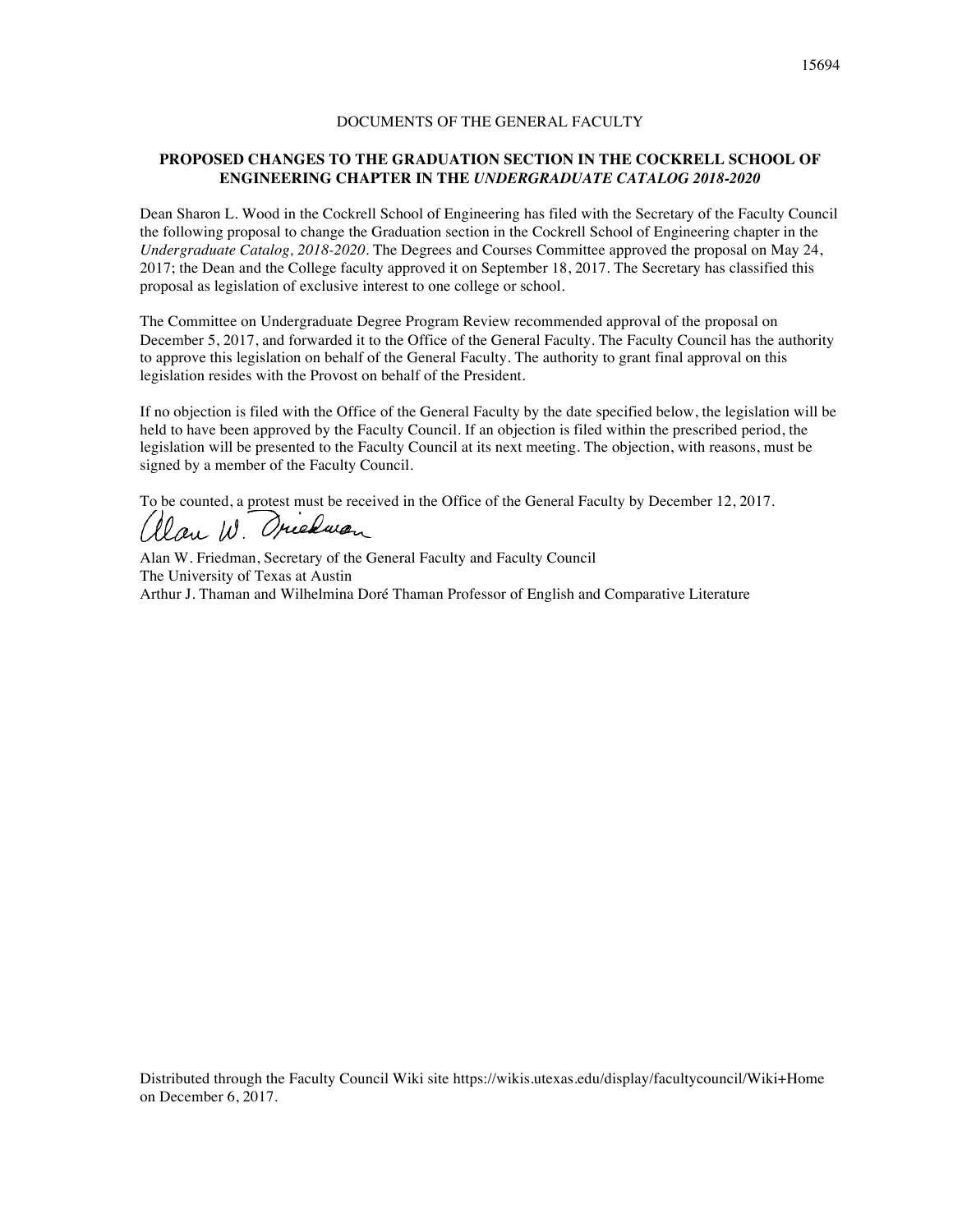# **PROPOSED CHANGES TO THE GRADUATION SECTION IN THE COCKRELL SCHOOL OF ENGINEERING CHAPTER IN THE** *UNDERGRADUATE CATALOG 2018-2020*

| <b>TYPE OF CHANGE:</b><br>$\boxtimes$ Academic Change<br>Degree Program Change (THECB form required)                                                                                                                             |                                                                                                                                                                                                                                                                                                                                                                                                                                                                                    |  |                                                                                                                                                                                                                                                                                                                                                          |                                                                                                                                                                                      |                                                                                                                                                                                                                                                                                                                                |  |
|----------------------------------------------------------------------------------------------------------------------------------------------------------------------------------------------------------------------------------|------------------------------------------------------------------------------------------------------------------------------------------------------------------------------------------------------------------------------------------------------------------------------------------------------------------------------------------------------------------------------------------------------------------------------------------------------------------------------------|--|----------------------------------------------------------------------------------------------------------------------------------------------------------------------------------------------------------------------------------------------------------------------------------------------------------------------------------------------------------|--------------------------------------------------------------------------------------------------------------------------------------------------------------------------------------|--------------------------------------------------------------------------------------------------------------------------------------------------------------------------------------------------------------------------------------------------------------------------------------------------------------------------------|--|
|                                                                                                                                                                                                                                  | PROPOSED CLASSIFICATION:                                                                                                                                                                                                                                                                                                                                                                                                                                                           |  | $\boxtimes$ Exclusive                                                                                                                                                                                                                                                                                                                                    | General                                                                                                                                                                              | $\Box$ Major                                                                                                                                                                                                                                                                                                                   |  |
| 1.                                                                                                                                                                                                                               | DETERMINE IF SACSCOC APPROVAL IS REQUIRED.<br>Is this a new degree program?<br>Is this program being deleted?<br>$\bullet$<br>٠<br>$\bullet$                                                                                                                                                                                                                                                                                                                                       |  | Does the program offer courses that will be taught off campus?<br>Will courses in this program be delivered electronically?                                                                                                                                                                                                                              |                                                                                                                                                                                      | IF THE ANSWER TO ANY OF THE FOLLOWING QUESTIONS IS YES, THE COLLEGE MUST<br>CONSULT LINDA DICKENS, DIRECTOR OF ACCREDITATION AND ASSESSMENT, TO<br>No $\boxtimes$<br>Yes    <br>No $\boxtimes$<br>Yes <sub>1</sub><br>No $\boxtimes$<br>Yes  <br>No $\boxtimes$<br>$Yes$ $\Box$                                                |  |
| 2.                                                                                                                                                                                                                               | <b>EXPLAIN CHANGE TO DEGREE PROGRAM AND GIVE A DETAILED RATIONALE FOR</b><br><b>EACH INDIVIDUAL CHANGE:</b><br>Applying for graduation - University has implemented auto-grad procedures which voided current<br>1.<br>graduation language.<br>Final degree audit - The University has implemented auto-grad procedures which voided current<br>2.<br>graduation language.<br>Commencement - The Cockrell School will no longer participate in fall (December) commencement.<br>3. |  |                                                                                                                                                                                                                                                                                                                                                          |                                                                                                                                                                                      |                                                                                                                                                                                                                                                                                                                                |  |
| 3.                                                                                                                                                                                                                               | THIS PROPOSAL INVOLVES: (Please check all that apply)<br>Courses in other colleges<br>Course in the core<br>curriculum<br>Change in admission<br>requirements (external or<br>internal)                                                                                                                                                                                                                                                                                            |  | other colleges<br>an existing program<br>$\boxtimes$ Requirements not explicit in the<br>department office)                                                                                                                                                                                                                                              | Courses in proposer's college that<br>are frequently taken by students in<br>Change in course sequencing for<br>catalog language (e.g., lists of<br>acceptable courses maintained by | Flags<br>Courses that have to be<br>added to the inventory                                                                                                                                                                                                                                                                     |  |
| 4.                                                                                                                                                                                                                               | <b>SCOPE OF PROPOSED CHANGE:</b><br>a.<br>If yes, then how would you do so?<br>b.<br>$\mathbf{c}$ .<br>taking classes in your college?<br>d.<br>courses in other colleges?<br>If 4 a, b, c, or d was answered with yes, please answer the following questions:                                                                                                                                                                                                                     |  | Does this proposal impact other colleges/schools?<br>Do you anticipate a net change in the number of students in your college?<br>If yes, how many more (or fewer) students do you expect?<br>If yes, please indicate the number of students and/or class seats involved.<br>If yes, please indicate the number of students and/or class seats involved. |                                                                                                                                                                                      | Yes $\Box$ No $\boxtimes$<br>Yes $\Box$ No $\boxtimes$<br>Do you anticipate a net increase (or decrease) in the number of students from outside of your college<br>Yes $\Box$ No $\boxtimes$<br>Do you anticipate a net increase (or decrease) in the number of students from your college taking<br>Yes $\Box$ No $\boxtimes$ |  |
| If the proposal has potential budgetary impacts for another college/school, such as requiring new<br>sections or a non-negligible increase in the number of seats offered, at least one contact must be at<br>the college-level. |                                                                                                                                                                                                                                                                                                                                                                                                                                                                                    |  |                                                                                                                                                                                                                                                                                                                                                          |                                                                                                                                                                                      |                                                                                                                                                                                                                                                                                                                                |  |

How many students do you expect to be impacted?

Impacted schools must be contacted and their response(s) included: Person communicated with: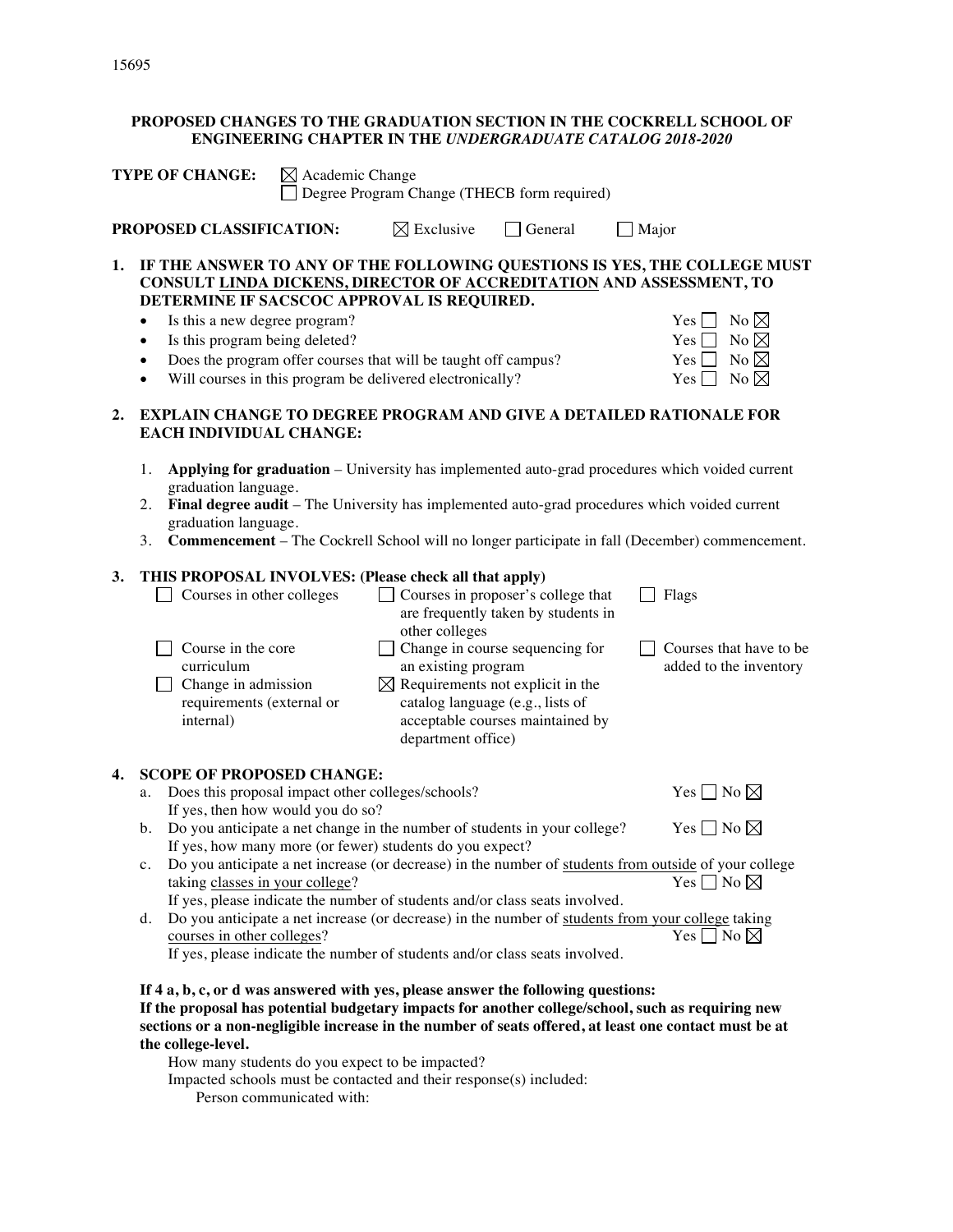Date of communication: Response:

e. Does this proposal involve changes to the core curriculum or other basic education requirements (42 hour core, signature courses, flags)? If yes, explain:

**If yes, Undergraduate Studies must be informed of the proposed changes and their response included:**

Person communicated with: Date of communication: Response:

f. Will this proposal change the number of hours required for degree completion? NO Note: THECB Semester Credit Hour Change Form required, download from URL: http://www.thecb.state.tx.us/reports/DocFetch.cfm?DocID=2419&format=doc If yes, explain:

## **5. COLLEGE/SCHOOL APPROVAL PROCESS**

College approval date: September 18, 2017 CSE Faculty Dean approval date: September 18, 2017 Sharon L. Wood, Dean

Department approval date: May 24, 2017 CSE Degrees and Courses Committee

## **PROPOSED NEW CATALOG TEXT:**

### **GRADUATION**

#### **Special Requirements of the School**

All University students must have a grade point average of at least 2.00 to graduate. Students in the Cockrell School must also have an in residence grade point average of at least 2.00 in all courses applicable to the degree, the major area of study and required technical courses. "Major area of study" and "required technical courses" are defined in the section "Academic Standards."

A candidate for a degree in engineering must be registered in the Cockrell School either in residence or in absentia the semester or summer session the degree is to be awarded. No later than the date given in the official academic calendar, the candidate must complete an online application form for graduation or graduation in absentia at /www.engr.utexas.edu/graduation/application/apply.

All individual degree programs must include at least forty-eight [48] semester hours of engineering coursework.

### **Residence Rules**

All University students must complete in residence at least sixty [60] semester hours of the coursework counted toward the degree. In the Cockrell School, thity [30] of these sixty [60] hours must be in the major field or in a field closely related to the major as approved by the major department and the dean.

At least the last twenty-four [24] hours of technical coursework counted toward an engineering degree must be taken while the student is registered as an undergraduate engineering major at the University. A student seeking an exception to this requirement must obtain written approval in advance from the dean. Information about the petition process is available in the Engineering Student Services Office, located in the Engineering [Student Services Building] Education and Research Center (EER[SS]).

### **Degree Audit**

{No change to this section}

### **Applying for Graduation**